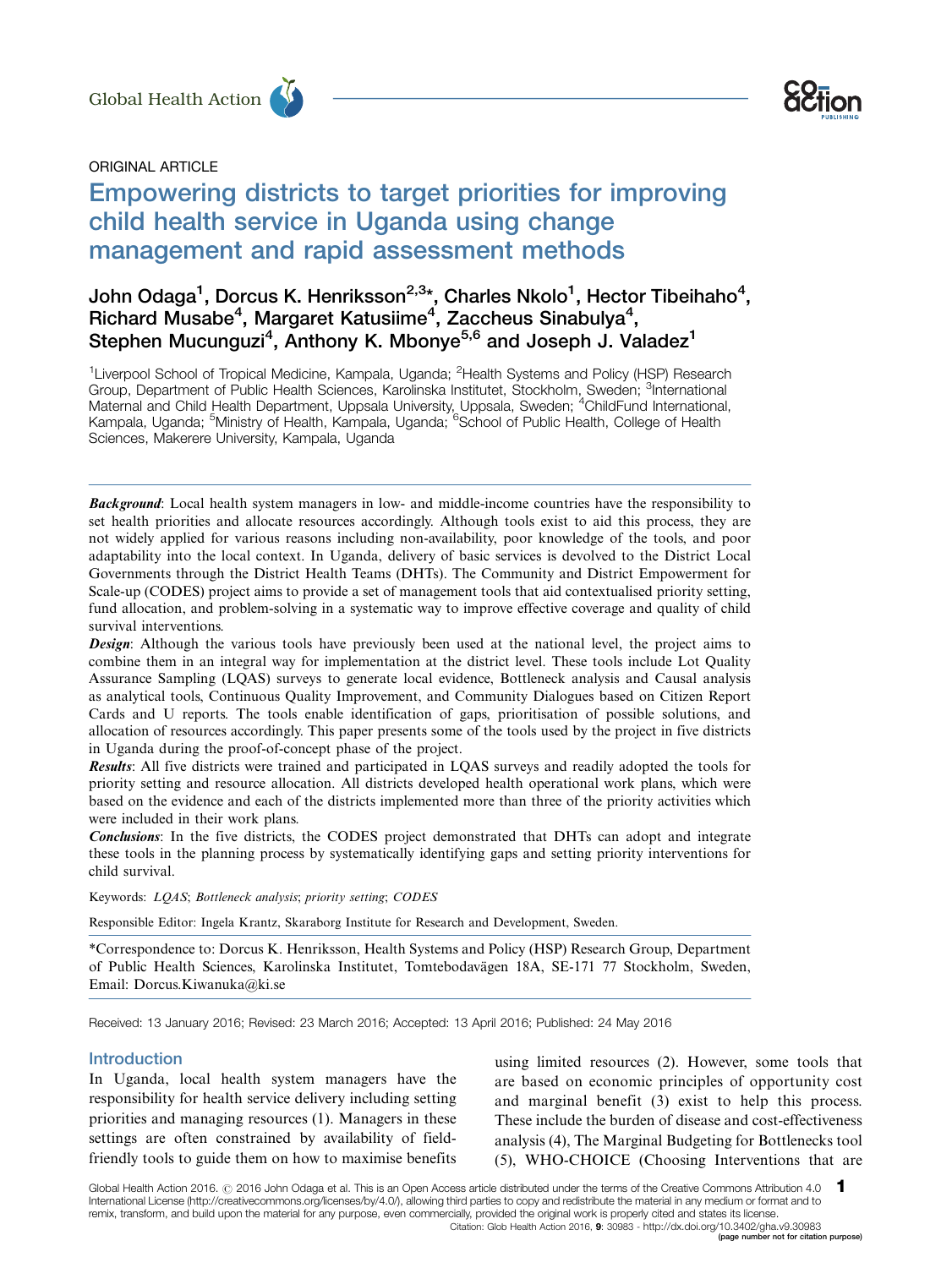Cost-Effective) (6, 7), Lives Saved Tool (8), and smallsample data collection through Lot Quality Assurance Sampling (LQAS) (9).

Widespread use of tools such as those mentioned earlier is limited by unavailability, poor quality of data, poor knowledge of the tools, and poor adaptation to local contexts (3). Consequently, health managers in lowincome countries commonly base funding decisions on what has been funded previously, or what is prioritised by the ministry(s) of health or donors  $(3, 10)$ . These priorities are often based on national or international indicator values, rather than on locally available evidence (11). They also tend to provide little guidance for maximising health benefit with limited resources (3, 10).

In Uganda, the responsibility for delivery of basic health services is devolved to District Local Governments through District Health Teams (DHTs) (1). Basic health services are provided through a referral structure consisting of Village Health Teams (VHTs comprised of community volunteers) and health facilities (HFs, including Health Centres II, III and IV, and hospitals).

The bulk of funding at the district level is through government grants that are usually earmarked, leaving managers minimal 'fiscal space' for reallocation of resources (12). Another source of funding is through non-governmental organisations (NGOs), but because most of this funding is often managed vertically, it is not always directed towards programmes consistent with the district priorities.

Given the above scenario, the Community and District Empowerment for Scale-up (CODES) project aimed to provide a set of tools that were used to aid contextualised priority setting, fund allocation, and problem-solving in a systematic way, so as to improve effective coverage and quality of child survival interventions. This paper presents the compendium of tools and interventions that were used in the proof-of-concept phase in Mukono, Masaka, Wakiso, Bukomansimbi, and Buikwe districts in Uganda.

# The CODES project

The CODES (13, 14) project is a 5-year project that tests a district-focused health systems management strategy that aims at strengthening district priority setting by combining the monitoring of key population-based indicators, quality of care, and community engagement. The intention is that these three components together result in improved, equitable coverage, and quality of key interventions for children under 5 years of age (U5s). This outcome is expected to reduce childhood (U5) illness and death due to diarrhoea, malaria, and pneumonia. The CODES project combines tools designed to systematise identification of gaps, priority setting, allocation of resources, and problem-solving. The project also empowers and engages communities in monitoring health service provision and to demand quality services through community dialogues based on Citizen Report Cards (CRC) and U reports as a feedback mechanism.

The tools include LQAS, Bottleneck analysis (BNA) using the Tanahashi model (15), Causal analysis, and Continuous Quality Improvement, which are the supplyside tools; and community dialogues based on CRC and U reports, which are the demand-side tools. This paper mainly focuses on the supply-side tools, which are used by the service providers. They combine the use of local evidence to identify and prioritise child survival interventions with the lowest coverage and quality, and then use analytic approaches to identify district-specific bottlenecks to scaling-up, what is causing them, what are the possible solutions, and prioritising these solutions with the aim of increasing coverage and quality of care. The tools enable managers to identify the worst-performing subdistrict areas (subcounties) such that they are prioritised. Learning and using of tools is promoted through training, participation, and learning networks (peer-topeer learning) and through mentoring.

# Methods

# Study setting

This study was conducted in five districts during the proof-of-concept phase. The criteria used by the CODES project to select the districts included high child mortality rates and the representation of both new and old districts (16). The old districts are Masaka, Mukono, and Wakiso and the new districts are Bukomansimbi and Buikwe.

# **Interventions**

# Lot Quality Assurance Sampling surveys

Indicators. In total, 151 indicators drawn from three levels, that is, the Community (Household), HF, and VHT were used (55 in the community/household surveys, 35 in the HF surveys, and 28 in the VHT surveys; Table 1). They were drawn from both the WHO/UNICEF child survival indicators and Uganda Ministry of Health services indicators and strategies.

Survey questionnaire. The HF and Community LQAS survey questionnaires were developed based on the agreed survey indicators. They were pretested and adjustments were made where necessary. The HF questionnaire contained an introductory/consent page and four modules. Module 1 covered clinical observations of six children, module 2 covered six exit interviews, module 3 covered HF checklist, and module 4 covered health worker interviews and record reviews. The LQAS community questionnaire largely followed the indicator categories as shown in Table 1.

Training of data collectors. Data collectors for the HF questionnaire were staff from the respective districts.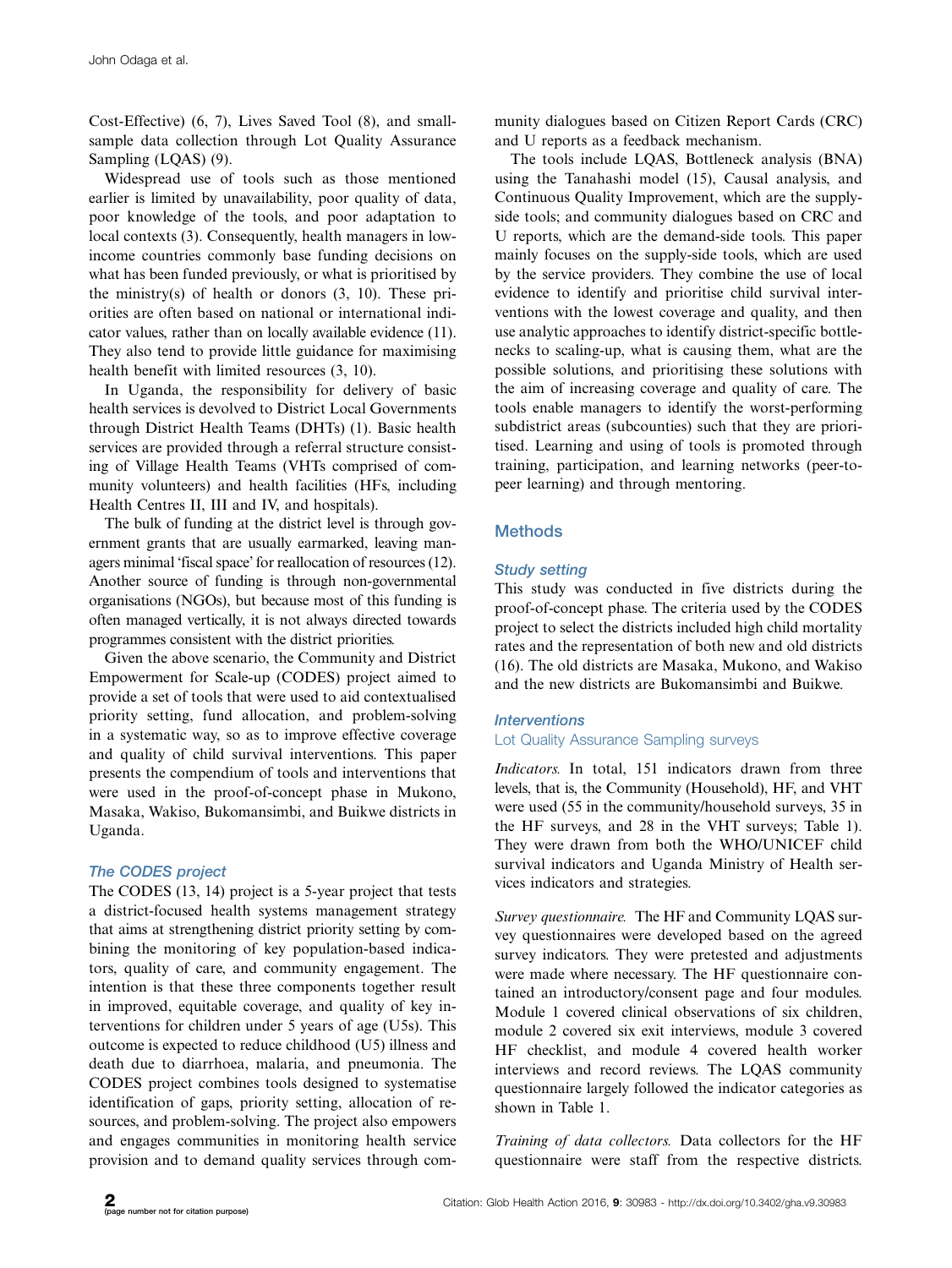#### Table 1. Focus area for survey indicators

| Community survey                                                                                              | Health facility survey                                                                                       | Village Health Team (VHT) survey                                                        |
|---------------------------------------------------------------------------------------------------------------|--------------------------------------------------------------------------------------------------------------|-----------------------------------------------------------------------------------------|
| Antenatal care and delivery                                                                                   | <b>Staffing levels</b>                                                                                       | VHT training                                                                            |
| Immunisation of the children                                                                                  | Availability of drugs and supplies used for the<br>treatment of pneumonia, diarrhoea, and malaria<br>in U5's | Handwashing promotion                                                                   |
| Infant feeding                                                                                                | New-born and child care                                                                                      | Key family care practices                                                               |
| Vitamin A supplementation                                                                                     | Facility-based care using recommended<br>treatment for pneumonia, diarrhoea, and malaria                     | <b>VHT</b> referral                                                                     |
| HIV prevention including Prevention of<br>Mother To Child Transmission of HIV/AIDS<br>(PMTCT)                 | Access to treatment for pneumonia, diarrhoea,<br>and malaria                                                 | Availability of drugs used for the<br>treatment of diarrhoea, pneumonia,<br>and malaria |
| Integrated Community Case Management of Health facility infrastructure<br>childhood illnesses (ICCM)          |                                                                                                              | VHT knowledge of danger signs                                                           |
| Water supply                                                                                                  | Health information system and reporting                                                                      | VHT coverage and intervention<br>activities                                             |
| Hand washing practices                                                                                        | Payment for health services                                                                                  | Oversight and equipment given to VHTs                                                   |
| Latrine coverage                                                                                              | Training of the health service providers                                                                     |                                                                                         |
| Healthcare seeking behaviour and treatment Health worker supervision<br>for pneumonia, diarrhoea, and malaria |                                                                                                              |                                                                                         |
| Caregiver knowledge of child danger signs                                                                     | Health service guidelines (protocols)                                                                        |                                                                                         |
| Prevalence of pneumonia, diarrhoea, and<br>malaria                                                            | Referral of clients from the community to health<br>facility                                                 |                                                                                         |
| Long-Lasting Insecticide treated mosquito<br>Net (LLIN) coverage, ownership and usage                         | Health worker performance assessment for<br>treatment of sick child and counselling the<br>mother/caretaker  |                                                                                         |

Each data collection team consisted of a clinical officer and a nurse, and these were supervised by a district supervisor. Data collectors were trained for 2 days following a practical approach on the survey questionnaire. The data collectors for the community LQAS survey were also drawn from the district health, education, and community departments. Each district had a team of 10 trained data collectors, that is, a pair of data collectors per district and a district supervisor.

Sampling frame and sample size. The sampling frame for the HFs consisted of all HC IIIs, HC IVs, and district hospitals within the five districts. Both governmentowned and private not-for-profit HFs were enrolled in the study. Health centre IIs were excluded because of their limited services delivery. The LQAS hypergeometric calculator was used to determine the number of HFs to survey in each district. The calculations are based on the following assumptions:

The desired performance threshold (pU); at least 80% of HFs in each district were expected to demonstrate adequate performance for each specific indicator included in the assessment.

. A lower threshold below which performance will be deemed highly unacceptable, set at 50%.

- The probability of misclassifying a district with high performance as having low performance  $(\alpha$  error) was set at  $\leq 0.10$ .
- . The probability of misclassifying a district with low performance as high ( $\beta$  error) was set at <0.10.

Facilities visited were selected from the district sampling frame using Simple Random Sampling With-out Replacement (SRSWoR) (17). The HF clinical observations were selected randomly using SRSWoR and these were the same cases that were used for the exit interview.

For the community LQAS, the district was subdivided into Supervision Areas (SAs) based on subcounties. In areas where SAs were carved out of multiple subcounties, these were fairly homogeneous based on the study indicators and shared boundaries. It was also ensured that the SA had similar and comparable populations. Probability Proportional to Size Sampling was used to select the villages where interviews were conducted. A sample of 19 locations for interviews was selected for each SA. Data from the survey were also used to classify SAs into either high or low performance so that the available limited resources could be targeted where they were needed the most.

Data management. Data were collected by trained data collectors who worked in pairs and were supervised by a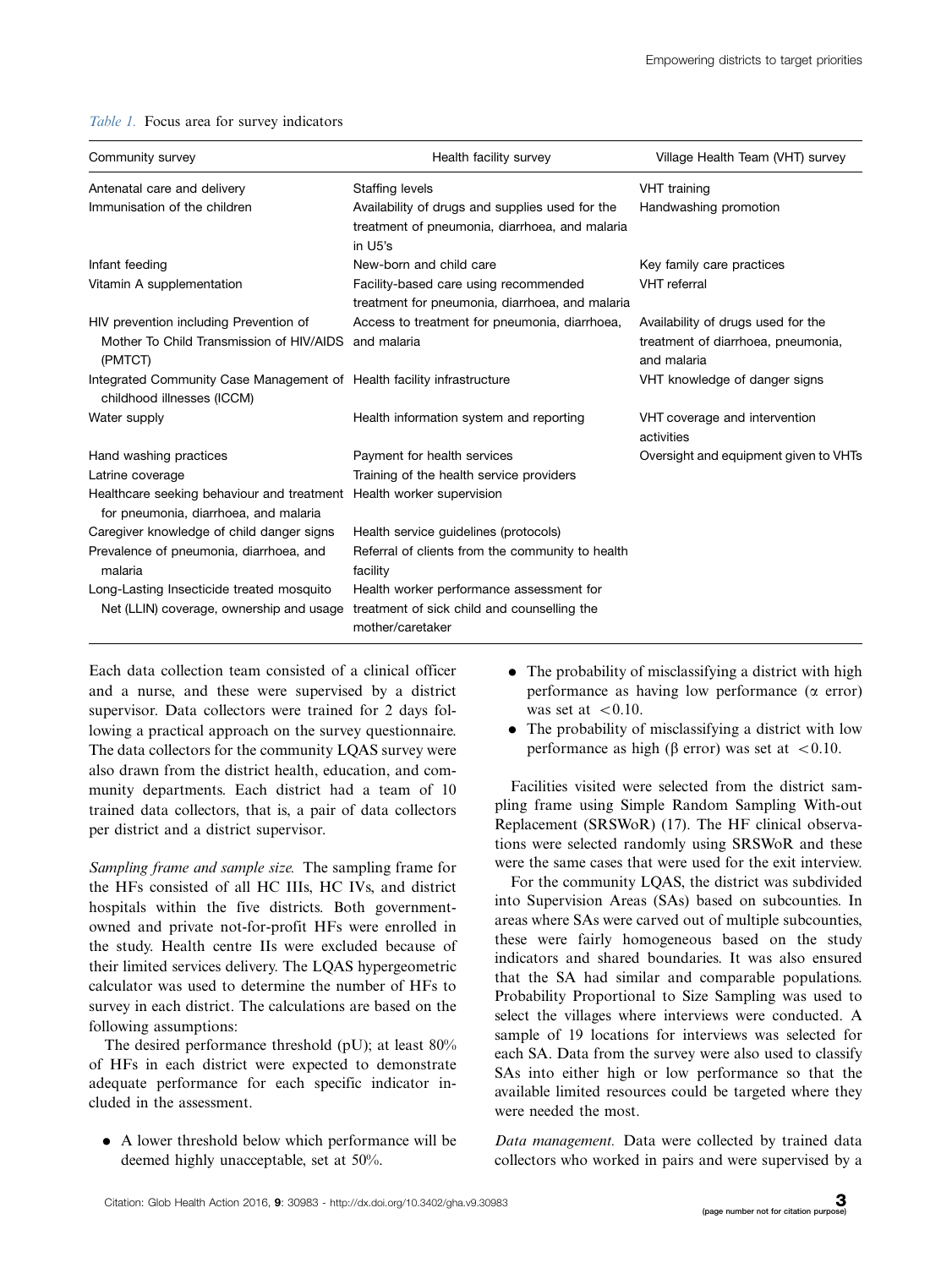district supervisor. Each complete questionnaire was reviewed for correctness and completeness by the data collector and two supervisors; one at the district and the overall project supervisor.

A computerised database following the structure of the questionnaire was developed in EPIDATA. The database was tested for accuracy and consistency before entry commenced. A double data entry system was used. The first set of entries was done at the district, and this was meant to build capacity of the district personnel in data management for sustainability. The second data entry round was done by the project staff. Data from these two sets were compared and entries for one set corrected/ cleaned before it was exported into SPSS and analysed.

#### Bottleneck analysis

Data from HF and LQAS surveys were aggregated at district level and the results were expressed in the form of percentage coverage and used to populate the selected indicators. The indicators showing coverage were fed into a BNA tool, which generates coverage outputs according to the Tanahashi model (15) as shown in Fig. 1. The Tanahashi model is a graphical display of six health systems' factors, which interact to influence the effective coverage of key child survival indicators. The model organises these factors in a logical manner into supplyside and demand-side factors in order to assess health system constraints. The three supply-side factors are availability of essential commodities, availability of human resources who are appropriately trained to provide the interventions under review, and the proportion of the target population who have access to the intervention (who are within a 5-km radius of the facility or a health

worker offering the intervention). The demand-side factors include extent of initial utilisation of an intervention by the target population, continued utilisation, and the level of quality coverage (the proportion of the target population who receive the intervention as per relevant guidelines).

Outputs from the Tanahashi model were then presented to the DHTs, planners, and policymakers. The district teams were facilitated to identify and prioritise at least five key gaps (Table 2) affecting quality delivery of interventions for managing diarrhoea, pneumonia, malaria, and immunisation at the HF and community levels, which is the VHT in their districts.

#### Causal analysis

After completion of the BNA process, the CODES project staff facilitated the Causal analysis process in each district during which time DHTs from the respective districts critically explored the likely causes of the major bottlenecks identified and proposed solutions for overcoming them. During this process, the districts used their working knowledge and other sources of data, for example, Health Management Information System, Demographic Health Survey, and district or national surveys like the Malaria Indicator Survey among others. Causal analysis was aided by the UNICEF management checklist, which consists of an algorithm for identifying key managerial shortcomings that might be responsible for the observed bottlenecks. The Causal analysis process was also supported by data derived from community dialogues with community members and HF staff. Community dialogues were facilitated by another implementing partner Advocates Coalition for Development and Environment,



Fig. 1. The Tanahashi model of health systems' bottlenecks. Source: Adapted by O'Connell from Tanahashi, 1978.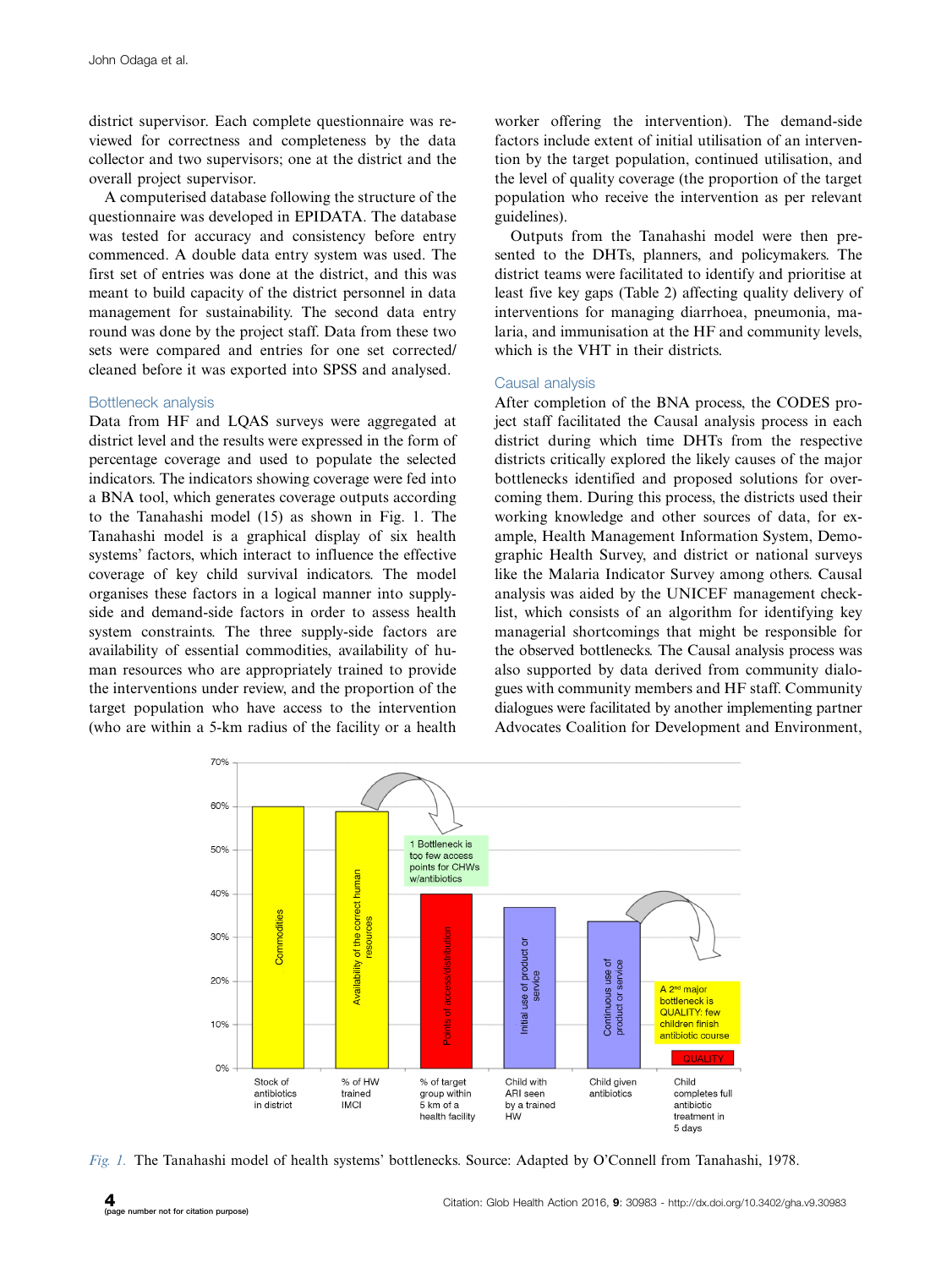|                               | <b>Bottlenecks</b>                                                                   |                                                                                                                                                                             |                                                                                                                                                 |
|-------------------------------|--------------------------------------------------------------------------------------|-----------------------------------------------------------------------------------------------------------------------------------------------------------------------------|-------------------------------------------------------------------------------------------------------------------------------------------------|
| Type of<br>bottleneck         | Description                                                                          | Causes of common bottlenecks                                                                                                                                                | Proposed solutions/activities                                                                                                                   |
| Human resource                | Staff not trained in the new<br>strategies to manage<br>diarrhoea                    | District does not have capacity to train staff •<br>in Integrated Management of Childhood<br>Illnesses (IMCI)                                                               | Conduct training of trainers in IMCI<br>for the district<br>Then train other health workers in the<br>district                                  |
|                               | Staff not refreshed in the<br><b>IMCI</b> strategy                                   | Refresher trainings in IMCI and Integrated<br>Community Case Management (iCCM) have<br>not been held in the district for a long time                                        | Give refresher trainings to those trained<br>earlier                                                                                            |
|                               | VHTs not trained to manage<br>diarrhoea at community level iCCM training             | No VHTs have ever been given basic or                                                                                                                                       | Conduct training of trainers in iCCM<br>for the district<br>Train VHTs in iCCM                                                                  |
| Commodities<br>(ORS and zinc) | Essential commodities<br>(ORS and zinc) not listed on<br>pre-order requisition forms | Zinc is not listed among the essential<br>commodities, which are routinely supplied to •<br>the district by National Medical Stores (NMS)<br>and Joint Medical Stores (JMS) | • Acquire/order zinc for health facilities<br>Advocate for inclusion of zinc on the<br>Push drugs list by the National<br><b>Medical Stores</b> |
| Effective<br>coverage         | Zinc not on the list of<br>medicines provided to sick<br>children                    | District does not have capacity to procure<br>essential commodities (ORS and zinc)                                                                                          | Community sensitisation and health<br>education for mothers to seek treatment<br>early and to demand for ORS and zinc                           |

Table 2. An example of gaps in the health system; possible causes and solutions identified by a district health team

which focuses on demand-side interventions (13). For each identified cause (factor responsible for the observed gap in coverage), the district teams identified possible solutions. Emphasis was placed on identifying managerial short comings - or interventions which the DHT could implement themselves or have direct influence on. Potential solutions were further prioritised using a rankscoring approach that takes into account effectiveness of the suggested intervention, feasibility, affordability, and acceptability. The tool used in ranking potential solutions is shown in Table 3.

#### **Workplan**

Prioritised activities were then incorporated into district annual health operational plans, which were then costed and financed through central government grants and district local revenues. Sometimes, this entailed reallocating funds from other activities to the identified priorities. Some of the activities were financed by NGOs in the districts and unfunded priorities were usually carried forward into the next financial year whereas some of the identified interventions were included in the district development (strategic) plans.

#### Monitoring and mentoring

Implementation of activities was monitored through routine follow-up visits by the project staff during which good practices were documented, constraints identified, solutions generated, and technical guidance provided through mentorship.

#### Peer-to-peer learning

Annual peer-to-peer workshops brought together DHTs from the project districts to share experiences on the progress of implementation of identified activities. During these workshops, success factors were identified and lessons learnt shared especially on how to address some cross-cutting constraints.

#### Ethical considerations

Ethical clearance was obtained from Uganda National Council for Science and Technology (UNCST-SS 2548) to conduct this study. Permission to conduct the study was also sought from the District Health office in all the five districts. Individual consent was obtained from all the participants prior to being interviewed.

#### **Results**

This section uses data from one district to demonstrate how a combination of local evidence and a set of interventions and tools described in the methods section can be used to guide the process of priority setting and resource allocation for the management of childhood diseases. Additionally, this paper presents evidence from three districts<sup>1</sup> to show the budget impact of this process.

# Identifying the weakest interventions and classifying performance of SAs

The performance of five SAs in one of the districts based on selected indicators in which the desired performance

<sup>&</sup>lt;sup>1</sup>With complete and well disaggregated data.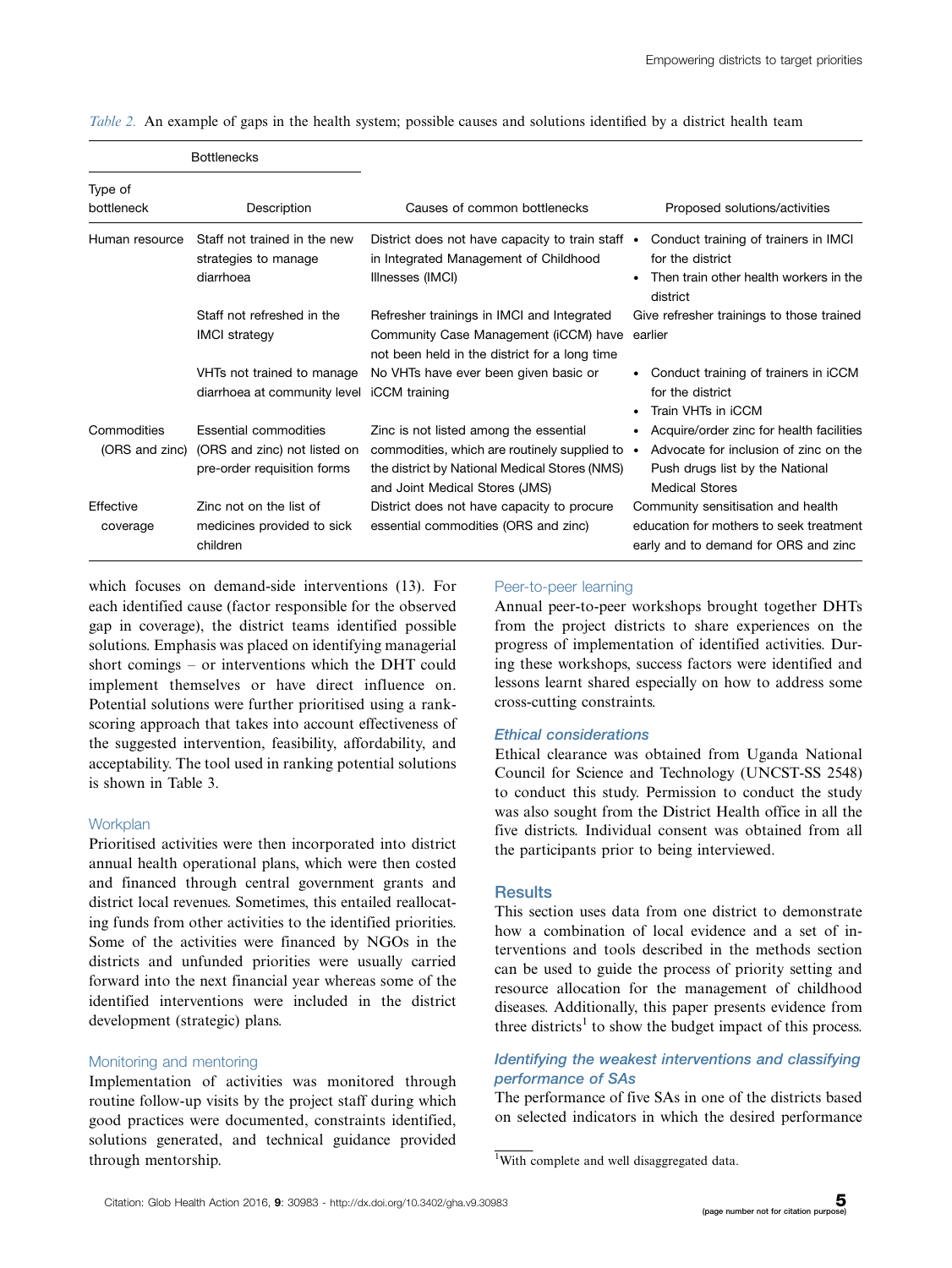|                        |                                               |                                  |                                             | (cost-effectiveness and<br>Affordability             |            |                                             |                                             |                                                 |                       |
|------------------------|-----------------------------------------------|----------------------------------|---------------------------------------------|------------------------------------------------------|------------|---------------------------------------------|---------------------------------------------|-------------------------------------------------|-----------------------|
|                        | Evidence                                      |                                  | Feasibility (policy, capacity)              | availability of funding)                             |            | Acceptability                               |                                             |                                                 |                       |
| dentified<br>solutions | evidence of its<br>effectiveness?<br>Is there | Approved<br>supportive<br>policy | Do the HS have<br>capacity to<br>implement? | solution cost-<br>Is funding<br>effective?<br>Is the | available? | stakeholders?<br>Is it acceptable<br>to the | communities?<br>acceptable<br>$\frac{1}{2}$ | the poor?<br>Equity focused:<br>Does it benefit | Score Recommendations |
| Solution               | უ<br>23                                       | ვ<br>                            | ო<br>ი                                      | 12 3                                                 | 1 ვ<br>1   | 1 ვ<br>1                                    | ე<br>1 2                                    | 1 2 3                                           |                       |
| Solution 2             | 1 2 3                                         | 23                               | ვ<br>2                                      | 123                                                  | 1 2 3      | 1 2 3                                       | 123                                         | 1 2 3                                           |                       |
| Solution 3             | უ<br>2 3                                      | ო<br>ი                           | ო<br>ი                                      | 123                                                  | 1 2 3      | 1 2 3                                       | 1 2 3                                       | 123                                             |                       |

threshold was set at 80%, and the lower unacceptable level at 50% is shown in Table 4. The table shows the number of children out of a sample of 19 in each SA that were assessed and had a desired outcome, for example, the number of children who were treated with Oral Rehydration Salts (ORS) and zinc. LQAS uses a sample of 19 because it is found to be the smallest most precise sample size. However, computing a proportion based on it would yield a less precise estimate because of its confidence interval. However, a proportion (district average) computed at district level after collating results from the five SAs would offer a usable estimate.

Table 4 shows that by applying LQAS decision rules, two of the five SAs (SA 3 and SA 5) with scores of 13 and 14, respectively, can be judged as being high performers on account of how well health workers managed children with symptoms of acute respiratory illnesses in relation to national treatment guidelines. With regard to the same indicator, performance in the rest of the SAs (SA 1, SA 2, and SA4) is judged as unacceptably low and should be prioritised for intervention in the face of limited resources. Applying the same performance standards, LQAS principle classifies performance of all SAs as unacceptably low with regard to the last two indicators. That is, implementation of each of the last two interventions was weak for all the SAs. Hence, it is difficult to prioritise resources in this situation. This principle of LQAS-based classification of SAs was carried out in each district for all the 151 indicators in order to identify the weakest interventions and the worst-performing SAs.

#### Identifying the main bottlenecks

The following section uses the data on management of diarrhoea to illustrate the process of Bottleneck and Causal analysis. Fig. 2 is a graphical representation using the Tanahashi model of some of the bottlenecks in the health system that may influence the coverage of quality management of diarrhoea in the district.

The figure shows that of all the children 0 -59 months of age who were reported to have had diarrhoea, only 4% received appropriate treatment (effective coverage). The figure also shows that, despite the availability of ORS in most HFs in the district, there was shortage of appropriately trained staff to manage children with diarrhoea (supply-side constraint). Secondly, few children with diarrhoea sought care from a trained health worker (poor health-seeking behaviour - demand-side constraint), despite the high level of geographical accessibility to HFs. Therefore, low effective coverage of treatment using ORS and zinc could have resulted from interplay between these two factors (few appropriately trained health workers and poor health-seeking behaviour).

By means of these graphs, the DHTs were able to identify key bottlenecks for each intervention studied.

Table 3. Tool used in rank-scoring potential solutions to health systems bottlenecks

Tool used in rank-scoring potential solutions to health systems bottlenecks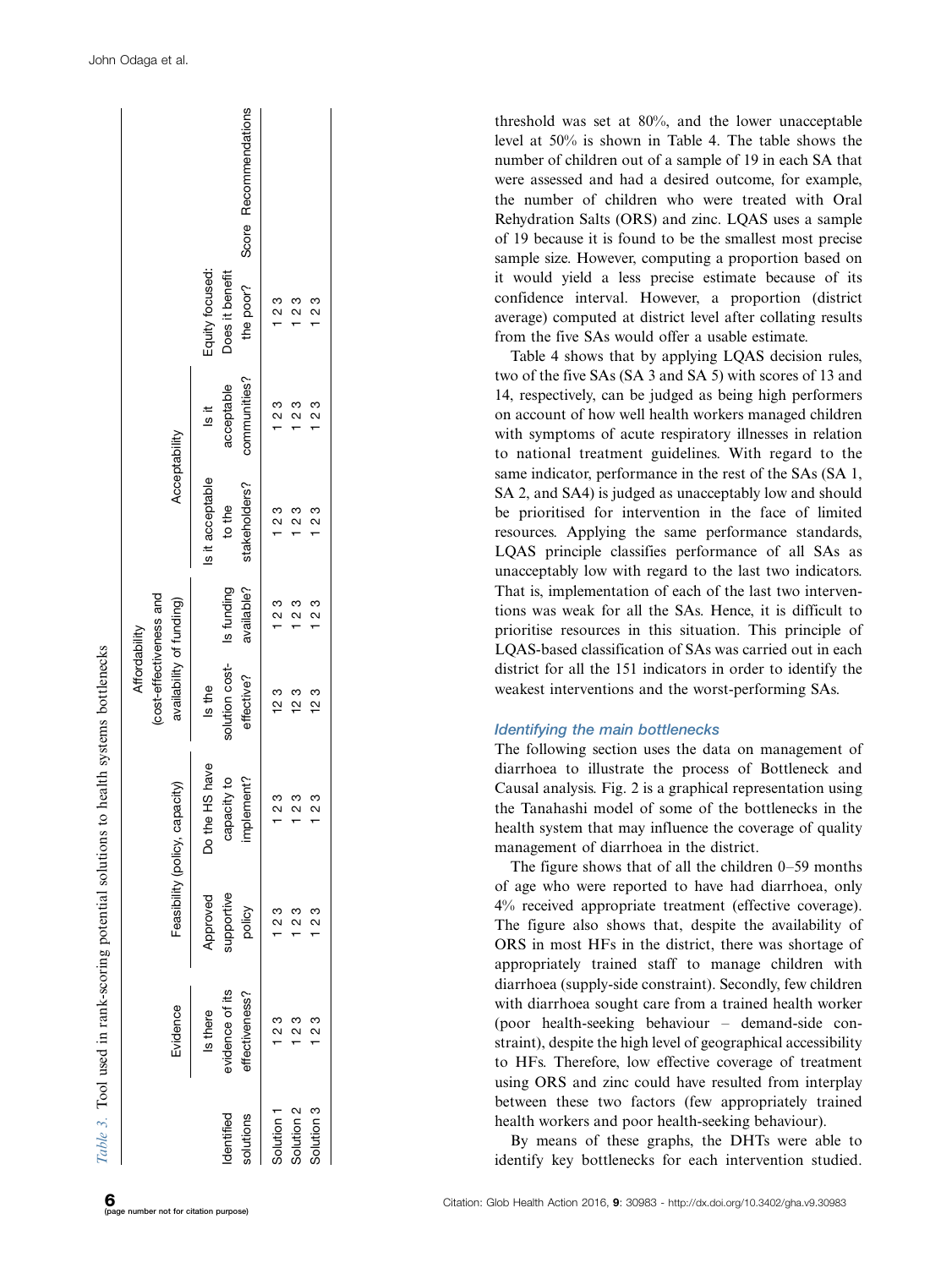|  | Table 4. District-wide coverage of interventions and performance of SAs as judged by LQAS-based decision rules |  |  |
|--|----------------------------------------------------------------------------------------------------------------|--|--|
|  |                                                                                                                |  |  |

| Indicators                                                                                                                                                                                        | <b>District</b><br>average (%) | SA <sub>1</sub> | SA <sub>2</sub> | SA 3       | SA 4      | SA 5 DR    |    |
|---------------------------------------------------------------------------------------------------------------------------------------------------------------------------------------------------|--------------------------------|-----------------|-----------------|------------|-----------|------------|----|
| Number of children under 5 years with cough and fast/difficult breathing in the<br>last 2 weeks who were treated with antibiotic according to national policy<br>within 24 h of onset of symptoms | 58.6%                          | 10<br>Low       | 8<br>Low        | 13<br>High | 10<br>Low | 14<br>High | 13 |
| Number of children under 5 years with diarrhoea in the last 2 weeks who were<br>treated with ORS and zinc supplements within 24 h of the onset of<br>symptoms                                     | 4.0%                           | Low             | 2<br>Low        | 0<br>Low   | 0<br>Low  | Low        | 13 |
| Number of children under 5 years with confirmation of malaria diagnosis who<br>received treatment with a national recommended ACT within 24 h of the<br>onset of symptoms                         | 7.8%                           | Low             | 2<br>Low        | 0<br>Low   | 4<br>Low  | Low        | 13 |

This then paved the way to identify the corresponding root causes for the barriers and possible solutions.

#### Causal analysis

Table 2 is a sample of bottlenecks identified, the root causes of the bottlenecks, and the suggested solutions to address the cause with regard to managing a child with diarrhoea. These factors (causes) represent managerial constraints that DHMTs themselves can address at their level. In this example, the district team identified shortage of essential commodities and inadequate number of trained staff as the major bottlenecks to effective management of a child with diarrhoea. Poor health-seeking behaviour was not specifically identified by this team as one of the major health systems constraints. However, the

team proposed an intervention to improve health-seeking behaviour. Such scenarios were identified during mentorship and were addressed so that proposed solutions are consistent with the identified bottlenecks and their causes.

#### Work plans and resource allocation

The activities identified during the Bottleneck and Causal analyses were later included in the district's health operational work plan.

For the fiscal year 2012-2013, the DHTs in the five districts identified and prioritised child survival oriented interventions worth an average of US\$83,142, representing 18% of the total recurrent non-wage budget; 52% of this was funded through government allocation. NGOs



Fig. 2. A Tanahashi model showing health systems' factors related to treating a child with diarrhoea.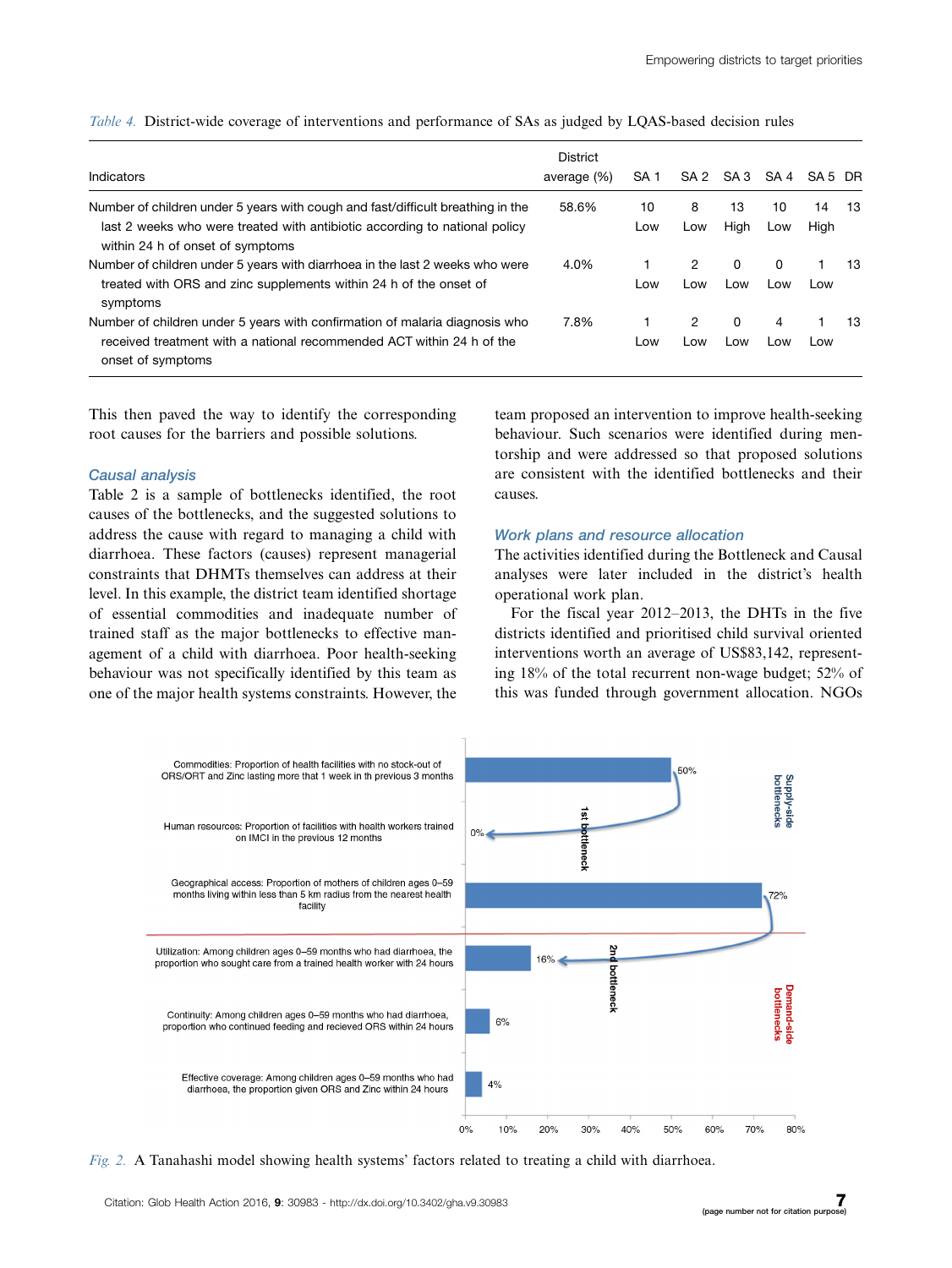committed to fund 31% of the budget for child survival priority interventions, through reallocation from other activities. NGO funding or commitments were achieved following stakeholder meetings at the district level, where funding gaps were discussed. UNICEF provided an additional US\$10,000 to each of the five districts to finance some of the short falls, which amounted to 12% of the child survival budget. Five percent of the budget remained unfunded, consisting of activities for which funding had been not been committed.

# Adoption

Early implementation experiences from the project (13) indicate that district teams readily adopted the interventions described above. All five districts have operationalised the intervention package and perceived it as useful (13). All DHTs were able to develop two district health operational work plans, which are based on the evidence from the BNA and Causal analysis tools (FY 2012-2013 and FY 2013-2014 work plans). Each of the five districts has implemented more than three of the priority activities, which were included in their work plans.

# **Discussion**

For the first time in Uganda, health planners at the district level have been provided with tools that can enable them to systematically prioritise interventions during the planning process and to target limited resources where they are most needed. With the use of these tools, analyses are informed by local evidence, thereby allowing decisions to be context specific. Use of LQAS-based data helps in identifying the worst-performing areas such that resources are targeted to these areas. LQAS is sensitive to detecting poorly performing parts of the system being sampled, thus aiding local managers to identify components of the system that require urgent action and to prioritise resources (9). LQAS-based methods have recently been applied extensively in developing countries to assess child survival and maternal and child health interventions (9, 18, 19), in monitoring malaria epidemics and in assessing communities for Schistosoma (20). Its main advantages are that it requires a small sample size, is rapid, and therefore it is not resource-intensive (18, 21, 22). The framework also helps identify interventions that are generally performing poorly across the district.

The BNA and Casual analysis enabled district managers to focus more specifically on particular interventions and therefore identify the gaps in service provision. These specific focuses allowed for a more in-depth analysis of the health system for particular interventions and with the casual analyses, solutions were identified. As the bottlenecks affecting a particular intervention can be generalised to represent those affecting similar interventions within the health system (11), analysis for one

intervention could lead to wider improvements in the health system as a whole.

An important advantage of this approach is the participatory nature, whereby district-based decision makers plan together and hence district team members have an opportunity to reflect together (13) on their major constraints and on the best possible solutions to address them.

Additionally, the CODES project consists of a number of learning platforms (peer-to-peer learning, collaborative learning sessions) (13, 14). These platforms have proved to be beneficial in offering mutual support and in rapidly transferring new ideas and management approaches between districts.

Furthermore, by actively engaging members of the DHT in every aspect and step of the project, CODES has built capacity at the district level in designing and implementing large-scale research, and in utilising the data thereof, to achieve allocative efficiency. There are increased and informed debates among the DHTs on how to identify and address district priorities (13).

The CODES project has enabled districts to clearly define their unfunded priorities, based on a systematic approach. This information has been successfully used by a number of district leaders from the project districts to raise funds from other development partners and donors operating in those districts (13).

# CODES project has some shortcomings

Causal analysis is based on perceived causes of bottlenecks, rather than on empirical evidence. Therefore, the proposed solutions may be characterised by some margin of error. However, the Causal analysis is based on team work and consensus; therefore, the amount of error associated with identified causes of bottlenecks and the suggested solutions may be marginal.

Local evidence is based mainly on community and HF survey data. Although LQAS-based surveys are relatively cheaper than cluster surveys, the cost associated with these (LQAS) surveys are still high. The project is exploring ways of collecting community and facilitybased data by piggy-backing data collection process on routine supervision visits.

# **Conclusion**

The 'proof-of-concept' phase of the CODES project has shown that district health planners in Uganda can adopt and integrate the UNICEF set of tools for priority settings and be able to make decisions at the margin, as long as such methods are contextualised, user-friendly, and participatory. Therefore, these methods could be scaled-up to other districts in Uganda, and similar developing countries. Active participation of district teams, use of local evidence, and learning networks appear critical in a successful diffusion of CODES intervention.